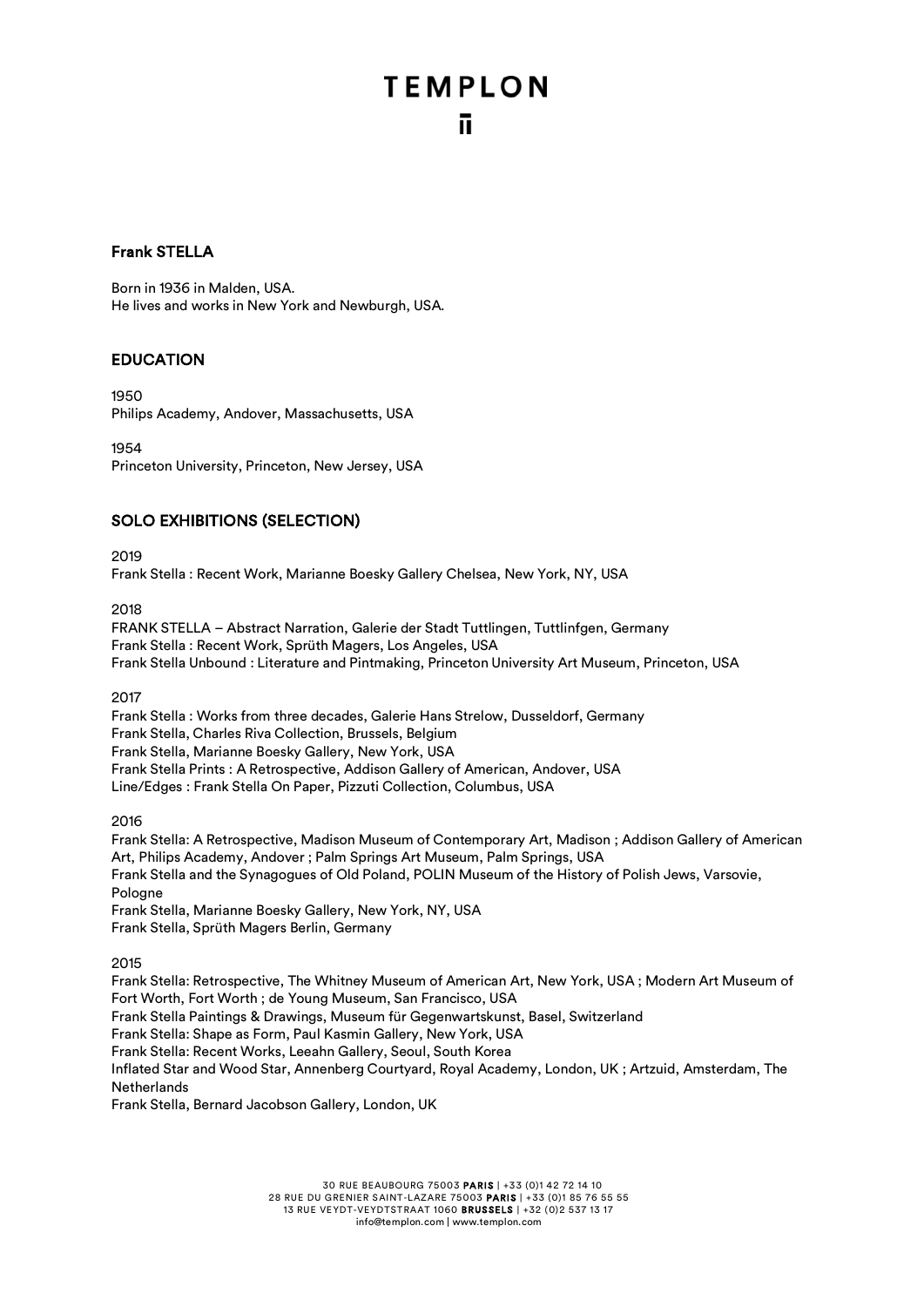#### 2014

Frank Stella: Big Works in Progress, More Gallery, Giswil, Switzerland Frank Stella Sculpture, Marianne Boesky Gallery, New York, USA

#### 2013

Frank Stella, Wetterling Gallery, Stockholm, Sweden

#### 2012

Frank Stella: The Retrospective. Works 1958-2012, Kunstmuseum Wolfsburg, Wolfsbourg, Germany Frank Stella: New Work, Freedman Art, New York, NY, USA Frank Stella: Black, Aluminum, Copper, L & M Arts, New York, NY, USA Frank Stella: Recent Work, Galerie der Stadt Tuttlingen, Tuttlingen ; Friedrich-Schiller Universitat Ièna, Jena,

#### Germany

Frank Stella: Connections, Haunch of Venison, London, UK

Frank Stella Geometric Variations, Paul Kasmin Gallery, New York, NY, USA

Stella & Calatrava, Neue Nationalagalerie, Berlin, Germany ; Museo Pablo Serano, Saragosse, Spain

Stella Sounds: The Scarlatti K Series, The Phillips Collection, Washington DC, USA

#### 2010

Frank Stella: Irregular Polygons, 1965-66, Hood Museum of Art - Dartmouth College, Hanover, New Hampshire, USA ; Toledo Museum of Art, Toledo, Spain

#### 2009

Frank Stella: Polychrome Relief, Paul Kasmin Gallery, New York, USA Moby Dick: Frank Stella and Herman Melville, Grand Rapids Art Museum, Grand Rapids, Ohio, USA

#### 2008

Frank Stella: Work on Canvas from the 60s, Van de Weghe Fine Art, New York, NY, USA Frank Stella: K Series, Jacobson Howard Gallery, New York, USA Frank Stella, Wetterling Gallery, Stockholm, Sweden

2007

Frank Stella: Five Decades of Painting & Sculpture, Gary Nader Fine Art, Miami, Florida, USA Frank Stella: Paintings 1958 - 1965, Peter Freeman Inc., New York, NY, USA Frank Stella, Galerie Haas & Fuchs, Berlin, Germany Frank Stella: Recent Works, Galerie Terminus, Munich, Germany Frank Stella, Gallery Ficher Rohr, Basel, Switzerland Frank Stella on the Roof, Metropolitan Museum of Art, New York, USA Frank Stella: Painting into Architecture, Metropolitan Museum of Art, New York, USA Frank Stella: New Work, Paul Kasmin Gallery, New York, NY, USA Frank Stella, Samuelis Baumgarte Galerie, Bielefeld, Germany

#### 2006

Frank Stella 1958, Harvard University Art Museums, Arthur M. Sackler Museum, Cambridge, Massachusetts ; Menil Collection, Houston ; The Ohio State University, Wexner Center for the Arts, Columbus, Ohio, USA Frank Stella: Black Paintings, Haus der Kunst, Munich, Germany Frank Stella, Gallery Thomas, Munich, Germany Frank Stella: Major Works from the von Kleist Series, Danese Gallery, New York, NY, USA Frank Stella: Collages and Related Sculpture from the von Kleist Series, Jacobson Howard Gallery in Conjunction with Danese Gallery, New York, NY, USA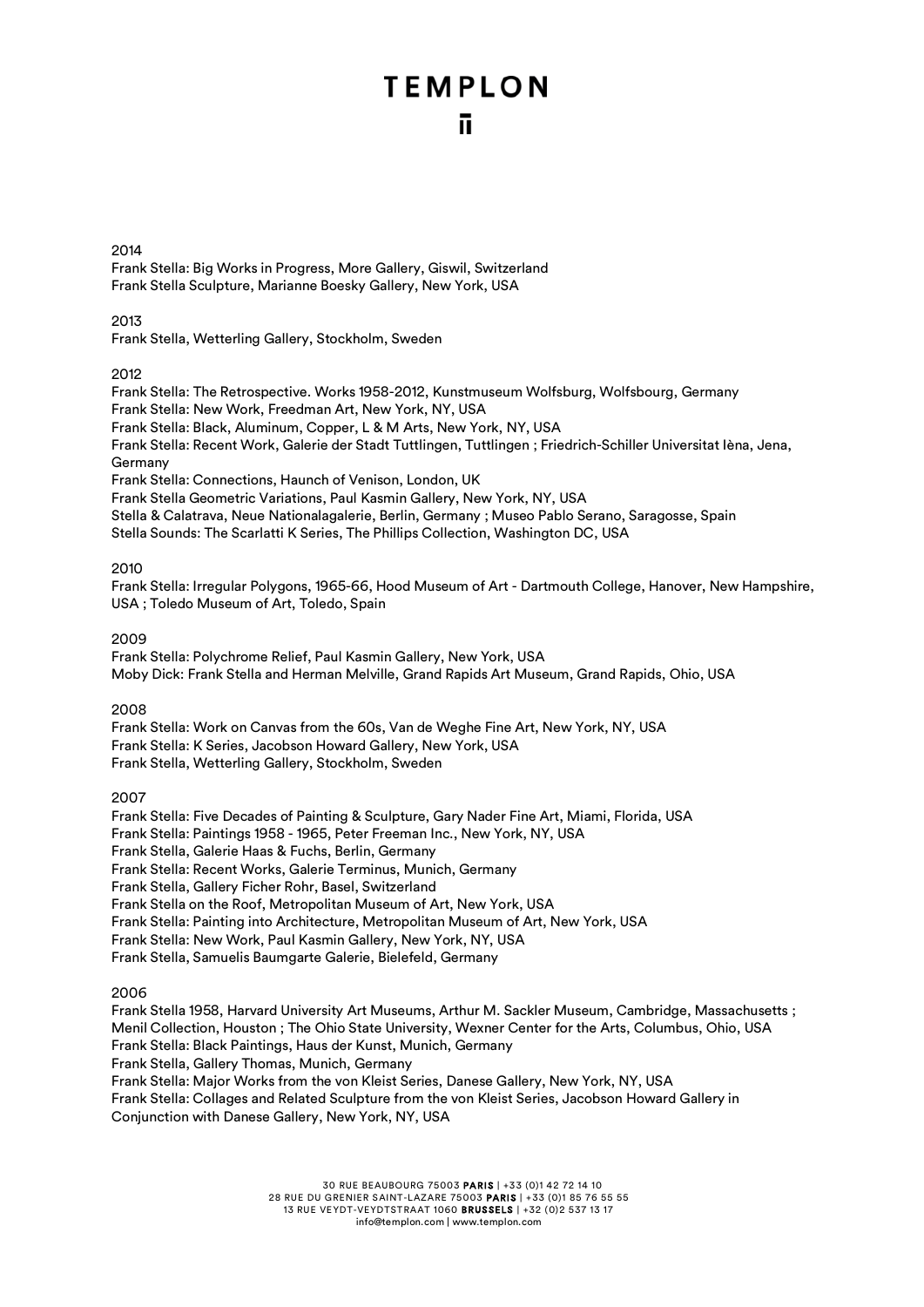#### 2005

Die Marquise von 0., Galerie Daniel Templon, Paris, France Frank Stella, John Berggruen Gallery, San Francisco, California, USA Frank Stella, Paul Kasmin Gallery, New York, NY, USA Frank Stella's Moby Dick Series Prints, National Museum of Fine Arts, Santiago, Chili Frank Stella, Waddington Galleries, London, UK Frank Stella's Moby Dick Series Prints, The Museum of Latin American Art in Buenos Aires, Collection Constantini, Buenos Aires, Argentine

#### 2004

Frank Stella - A Breakthrough in Abstraction - Exotic Birds, Gagosian Gallery, New York, NY, USA Frank Stella, Moby Dick and Imaginary Places, Galerie Jamileh Weber, Zurich, Switzerland What You See Is What You See: Frank Stella and the Anderson Collection at SFMOMA, San Francisco Museum of Modern Art, San Francisco, California, USA Frank Stella, Galerie Terminus, Munich, Germany Frank Stella: New Works, McClain Gallery, Houston, Texas, USA

#### 2003

The Nagoya City Art Museum, Nagoya, Japan Frank Stella, Bernard Jacobson Gallery, London, UK Frank Stella: Recent Work, Paul Kasmin Gallery, New York, NY, USA Frank Stella, IWATE Museum of Art, Morioka, Japan 2002 Oeuvres récentes, Galerie Daniel Templon, Paris, France

Frank Stella, Hacilar 1999-2001, Greenberg Van Doren Gallery, New York, NY, USA

#### 2001

Prince of Homburg, Installation on the lawn of the National Gallery, Washington D.C. , USA Heinrich von Kleist, Jena, Hildesheim, Stuttgart ; JENOPTIK Gallery, Ièna ; Roemer-und Pelizaeus-Museum, Hildesheim ; Württembergischer, Germany ; Kunstverein Stuttgart, Germany, Stuttgart, Germany ; Galerie Akira Ikeda, Berlin, Germany ; Singapore Tyler Print Institute Limited, Singapour Frank Stella, Galerie Hans Strelow, Dusseldorf, Germany Frank Stella: Recent Work, Paul Kasmin Gallery, New York, NY, USA Frank Stella, Cantor Arts Center at Stanford University, Stanford, California, USA

#### 2000

Frank Stella at 2000: Changing the Rules, Museum of Contemporary Art Miami, Miami, Florida, USA Frank Stella, Waddington Galleries, London, UK Frank Stella: Recent Paintings and Sculpture, Richard Gray Gallery, Chicago, Illinois, USA Frank Stella: Recent Works, Locks Gallery, Philadelphia, Pennsylvanie, USA Frank Stella. Love Letters and Correspondence, Barbara Mathes Gallery, New York, NY, USA

#### 1999

Drawing is Another Kind of Language, Parrish Art Museum, organized by Harvard Museums, New York, NY, USA

Frank Stella: Easel Paintings, Bernard Jacobson Gallery, London, UK Frank Stella: New Work, Sperone Westwater, New York, NY, USA

#### 1998

Rendez-vous, Guggenheim, New York, NY, USA Frank Stella: New Paintings, Bernard Jacobson Gallery, London, UK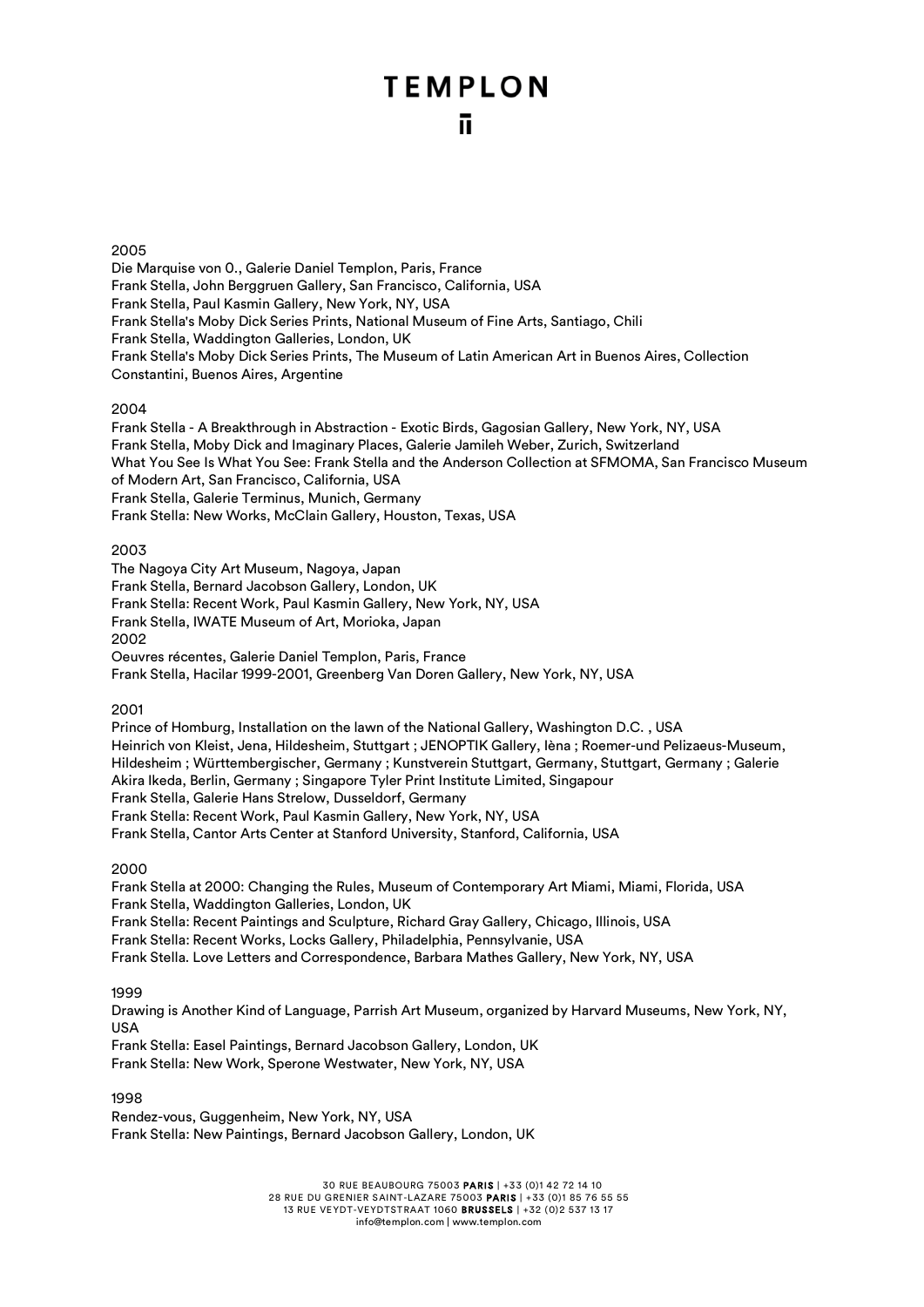Frank Stella: Smoke Rings, Knoedler & Company, New York, NY, USA Frank Stella and Kenneth Tyler - A Unique 30-Year Collaboration, Kawamura Memorial Museum of Art, Chiba, Japan

Frank Stella at Tyler Graphics, Addison Gallery of American Art, Andover, UK

#### 1997

Stella in Studio: The Public Art of Frank Stella, 1982 - 1997, University of Houston, Blaffer Gallery, Houston, Texas, USA

Frank Stella: New Sculpture, Gagosian Gallery, New York, NY, USA

Frank Stella, City Museum of Art, Kagoshima, Japan

Frank Stella: Juam. Juam, State I from Imaginary Places, Tyler Graphics, Mount Kisco, NY, USA

#### 1996

Frank Stella, Akira Ikeda Gallery, Nagoya, Japan Frank Stella, Haus der Kunst, Munich, Germany Frank Stella. New Sculpture, Hudson River Valley Series, JENOPTIK AG, Ièna, Germany Frank Stella: Imaginary Places II, Project Notes, Tyler Graphics, Mount Kisco, NY, USA

#### 1995

Frank Stella, L'Usine, Dijon, France

Frank Stella: New Sculpture, Gagosian Gallery, Los Angeles, California, USA Frank Stella: Imaginary Places, Tyler Graphics, Mount Kisco, NY, USA New Paintings and Prints, Knoedler Gallery, New York, NY, USA Frank Stella: New Works, Wetterling Teo Gallery, Singapour

1994

New Work: Painting, Relief, and Sculpture, Waddington Galleries, London, UK

#### 1993

Frank Stella: Moby Dick Deckle Edges, Tyler Graphics, Mount Kisco, USA

#### 1992

Frank Stella: Sculpture and Collage, Akira Ikeda Gallery, Tokyo, Japan Frank Stella: New York, USA : Projects and Sculpture, Knoedler Gallery, New York, USA Frank Stella: The Fountain, Tyler Graphics, Mount Kisco, USA

1991

Oeuvres récentes, Galerie Daniel Templon, Paris, France

1990

Frank Stella, Municipal Museum of Art and Kawamura Memorial Museum of Art, Kitakyushu, Japan

#### 1989

Frank Stella: The Waves, Akira Ikeda Gallery, Nagoya, Japan Frank Stella: New Work, Knoedler Gallery, New York, NY, USA Frank Stella: 1970 - 1987, Contemporary Arts Museum, Houston, Texas, USA Frank Stella: Waves II, Richard Green Gallery, Los Angeles, California, USA Frank Stella: Waves, Waddington Galleries, London, UK

1988

Frank Stella: 1970 - 1987, Stedelijk Museum, Amsterdam, The Netherlands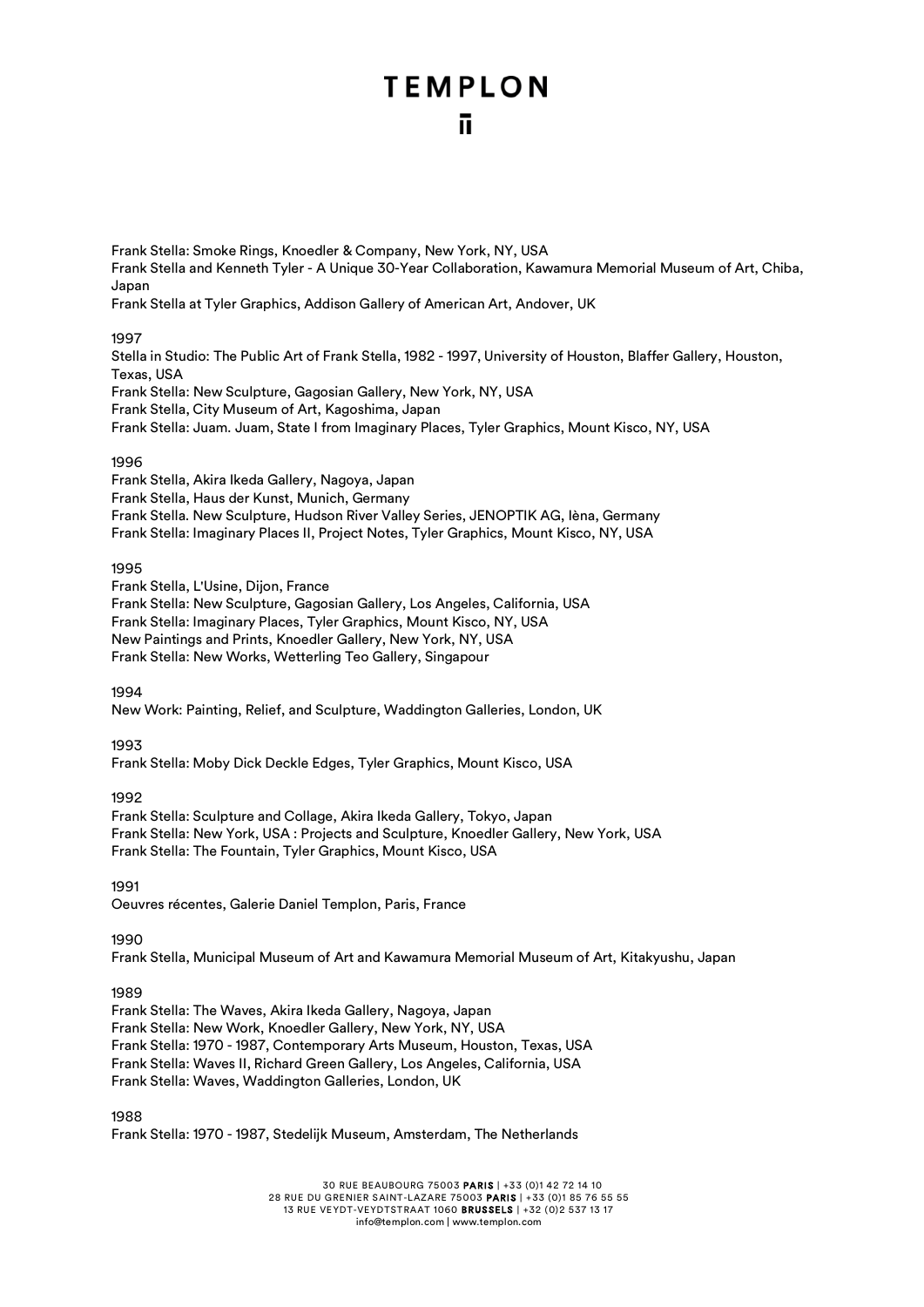Frank Stella: Reliefs, James Corcoran Gallery, Santa Monica, California, USA Frank Stella: Waves, Nan Miller Gallery, Rochester, NY, USA Frank Stella, Akira Ikeda Gallery, Taura, Japan Frank Stella: Black Paintings, 1958 - 1960. Cones and Pillars, 1984 - 1987, Staatsgalerie, Stuttgart, Germany

1987

Retrospective, Museum of Modern Art, New York, NY, USA

1986

Frank Stella: New Reliefs, Akira Ikeda Gallery, Tokyo, Japan

#### 1985

Frank Stella, Relief Paintings, M. Knoedler & Co., New York, NY, USA Frank Stella, Akira Ikeda Gallery, Tokyo, Japan Frank Stella, Ceramic Reliefs and Steel Reliefs, Knoedler Gallery, London, UK Frank Stella, Works 1979 - 1985, Institute of Contemporary Arts, ICA Gallery, London, UK ; Douglas Hyde Gallery, Dublin, Ireland

1983

Frank Stella. Polish Wooden Synagogues - Constructions from the 1970s, Jewish Museum, New York, NY, USA Resource / Response / Reservoir. Stella Survey 1959 - 1982, Museum of Modern Art, San Francisco, California, USA

Frank Stella - Works from the Permanent Collection, Albright-Knox Art Gallery, Buffalo, NY, USA Frank Stella. Reliefs, Akira Ikeda Gallery, Tokyo, Japan

Focus on Frank Stella. Nasielk II, A polish Wooden Synagogue Construction, Hebrew Union College, Los Angeles, USA

Frank Stella. Selected Works, Fogg Art Museum, Harvard University Art Museum, Cambridge, Massachusetts, USA

Frank Stella. Recent Work, M. Knoedler AG, Zürich; Galerie Würthle, Vienna, Austria

#### 1982

Frank Stella. New Reliefs, Akira Ikeda Gallery, Nagoya, Japan

Frank Stella, Knoedler Gallery, London, UK

Frank Stella. From Start to Finish, Phillips Academy, Addison Gallery of American Art, Andover, UK Frank Stella. Working Drawings from the Artist's Collection, Kitakyushu Municipal Museum of Art, Kitakyushu, Japan

1981

Works from 1970 to 1980, Galerie Daniel Templon, Paris, France Frank Stella / Works. Painting, Drawing and Maquettes, Akira Ikeda Gallery, Nagoya, Japan Frank Stella. Metal Reliefs,Knoedler & Co, New York, NY, USA Frank Stella. New York, Galerie Hans Strelow, Düsseldorf, Germany

1980

Frank Stella. Paintings and Prints, Galerie Ninety-Nine, Bay Harbor Islands, USA

Frank Stella, Koh Gallery, Tokyo, Japan

Frank Stella. Works on Paper, Knoedler Gallery, London, UK

Frank Stella. Recent Works, Galerie Valeur, Nagoya, Japan

Frank Stella. Peintures 1970 - 1979, Centre d'Arts Plastiques Contemporains de Bordeaux, Bordeaux, France Frank Stella. Working Drawings Zeichungen 1956 - 1970, Kunstmuseum Basel, Basel, Switzerland

30 RUE BEAUBOURG 75003 PARIS | +33 (0)1 42 72 14 10

28 RUE DU GRENIER SAINT-LAZARE 75003 PARIS | +33 (0)1 85 76 55 55 13 RUE VEYDT-VEYDTSTRAAT 1060 BRUSSELS | +32 (0)2 537 13 17

info@templon.com | www.templon.com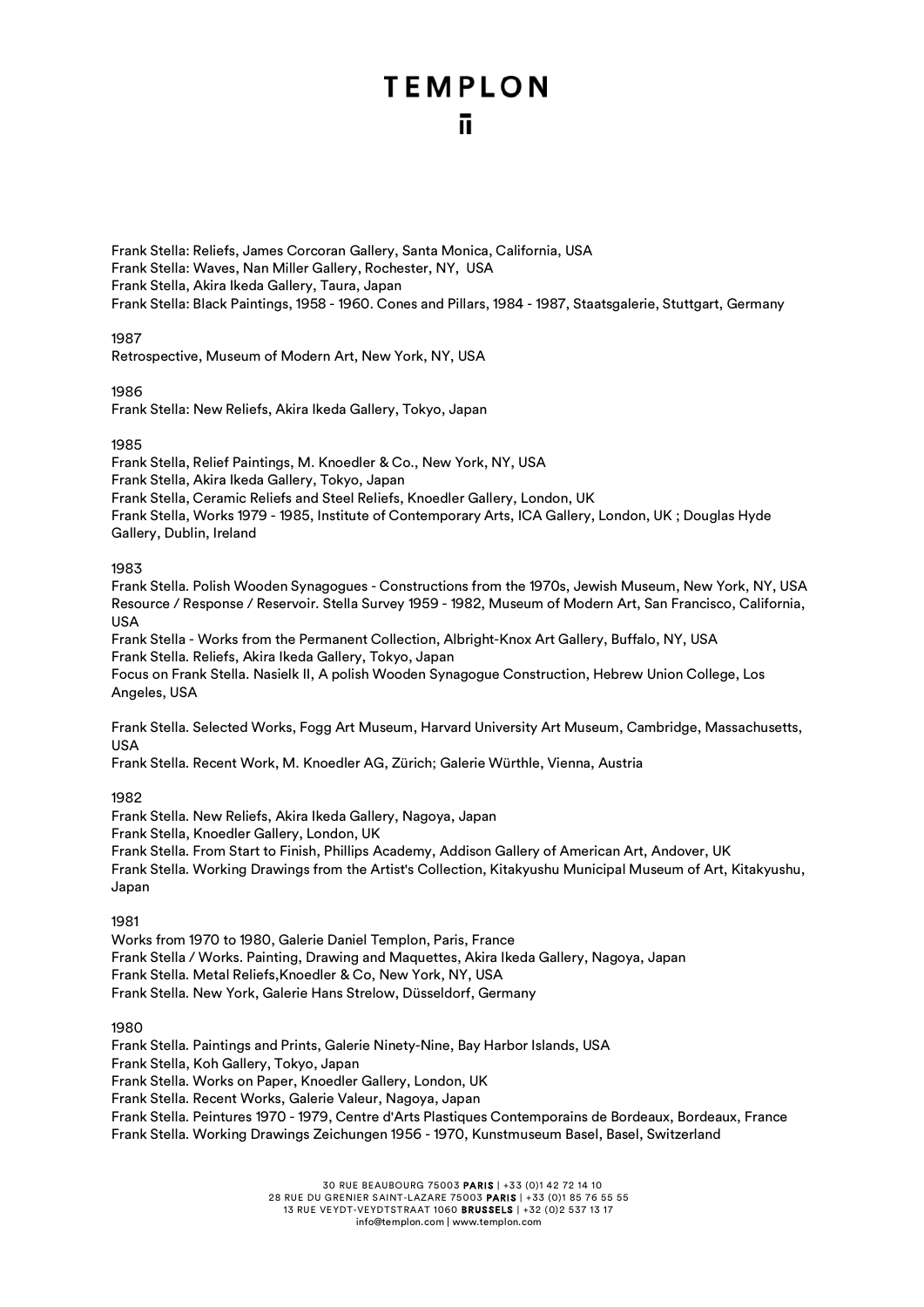Frank Stella, Akira Ikeda Gallery, Nagoya, Japan Frank Stella, Getler / Pall Gallery, New York, NY, USA

#### 1979

Indian Birds. Painted Reliefs, Leo Castelli Gallery, New York, NY, USA Frank Stella. The Indian Bird Maquettes, The Museum of Modern Art, New York, NY, USA Frank Stella. 8 Drawings. 1976 Sketch Variation / 1977 Exotic Bird Series, Galerie Valeur, Nagoya, Japan

#### 1978

Stella Since 1970, Fort Worth Art Museum, Fort Worth ; Newport Art Museum, Newport Beach ; Corcoran Gallery of Art, Washington ; Mississippi Art Museum, Jackson ; Denver Art Museum, Denver ; Minneapolis Institute of Art, Minneapolis, Minnesota ; Des Moines Art Center, Des Moines, Iowa, USA ; Montréal Museum of Fine Arts, Montréal ; Vancouver Art Gallery, Vancouver, Canada Frank Stella, Galerie Valeur, Nagoya, Japan Frank Stella. The Series within a Series, School of Visual Arts, Visual Arts Museum, New York, NY, USA

#### 1977

Frank Stella. Werke 1958 - 1976, Kunsthalle Bielefeld, Bielefeld ; Tübingen, Germany Frank Stella. Paintings and Recent Prints, John Berggruen Gallery, San Francisco, California, USA Frank Stella. Paintings, Drawings and Prints, 1959 - 1977, Knoedler Gallery, London, UK

#### 1976

Frank Stella. Paintings and Graphics, Sears Bank and Trust Company, Chicago, Illinois, USA Frank Stella. Neue Reliefbilder - Bilder und Graphik, Kunsthalle Basel, Basel, Switzerland Frank Stella, Leo Castelli Gallery, New York, NY, USA Frank Stella. Recent Paintings, M. Knoedler & Co., New York, NY, USA Frank Stella. The Black Paintings, Baltimore Museum of Art, Baltimore, Maryland, USA

Frank Stella. A Historical Selection, David Mirvish Gallery, Toronto, Canada

#### 1975

Brazilian Series, Galerie Daniel Templon, Paris, France Frank Stella. Variations on the Square 1960 - 1974, Janie C. Lee Gallery, Houston, Texas, USA Frank Stella. Recent Paintings, Galerie Daniel Templon, Paris, France Frank Stella, Galleria dell'Areite, Milan, Italy Frank Stella. High-Relief Aluminum, Ace Venice, Venise, Italy Frank Stella, Leo Castelli Gallery, New York, NY, USA

#### 1970

Frank Stella, Galerie René Ziegler, Zürich, Switzerland Frank Stella, The Museum of Modern Art, New York, USA ; Hayward Gallery, London, UK ; Stedelijk Museum, Amsterdam, The Netherlands ; Pasadena Art Museum, Pasadena, California, USA ; Art Gallery of Ontario, Toronto, Canada

#### 1969

Frank Stella, University of Puerto Rico, Mayaguez, Porto Rico Recent Paintings by Frank Stella, Rose Art Museum, Brandeis University, Waltham, Massachusetts, USA Frank Stella, Leo Castelli Gallery, New York, NY, USA

1968

Frank Stella, Recent Paintings and Drawings, Washington Gallery of Modern Art, Washington DC, USA Frank Stella, Irving Blum Gallery, Los Angeles, California, USA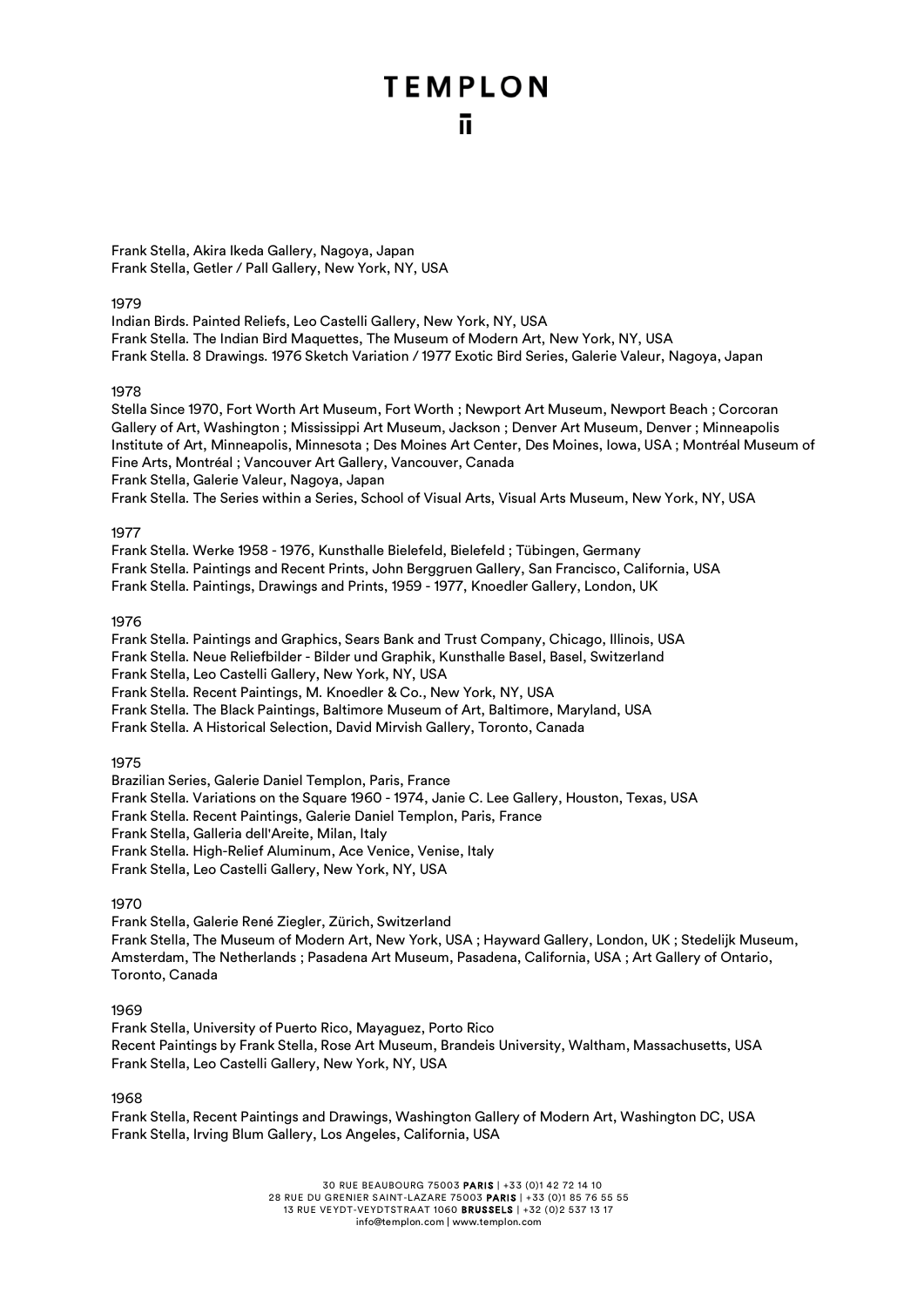Frank Stella, Recent, David Mirvish Gallery, Toronto, Canada Frank Stella, Bennington College, New Gallery, Bennington, Vermont, USA

1967

Frank Stella, Galerie Bischofscberger, Zürich, Switzerland

1966 Frank Stella, David Mirvish Gallery, Toronto, Canada Frank Stella, Leo Castelli Gallery, New York, NY, USA Frank Stella - A Selection of Paintings and Recent Drawings, Kasmin Limited, London, UK

1965

Frank Stella in an Exhibition of New York, Ferus Gallery, Los Angeles, California, USA

1964

Frank Stella, Leo Castelli Gallery, New York, NY, USA Frank Stella, Galerie Lawrence, Paris, France Frank Stella Recent Paintings, Kasmin Limited, London, UK The Shaped Canvas, Solomon R. Guggenheim Museum, New York, NY, USA

1963

Frank Stella, Ferus Gallery, Los Angeles, USA 1962 Frank Stella, Leo Castelli Gallery, New York, NY, USA

1961 Frank Stella, Galerie Lawrence, Paris, France

1960

Frank Stella, Leo Castelli Gallery, New York, NY, USA

1959

Frank Stella, Malden Public Library, Malden, Massachusetts, USA

#### GROUP EXHIBITIONS (SELECTION)

2019 Out of Office, Sara Hildén Art Museum, Tampere, Finland Size Matters. Monumental Artworks, Plutschow Gallery, Zurich, Switzerland

2018

Painting with Method: Neoavantgarde Positions from the Mumok Collection, Museum Moderner Kunst Stiftung Ludwig (MUMOK), Vienna, Austria Painting Still Alive - Malarstwo wciąż żywe, Centre Of Contemporary Art in Torun, Torun, Pologne Günther Förg, Imi Knoebel, Hans Hartung, Raimund Girke, Frank Stella, Galerie Fahnemann, Berlin, Germany Summer Selections 2018, Berry Campbell Gallery, New York City, NY, USA Giant Steps: Artists and the 1960s, Albright-Knox Art Gallery, Buffalo, NY, USA Summer 2018, Mnuchin Gallery, New York City, NY, USA Off The Wall, Locks Gallery, Philadelphia, PA, USA Critical Dictionary - In homage to G. Bataille, Gagosian Gallery, Paris, France Line, Form and Colour – Works from the Berardo Collection, Berardo Museum, Lisbon, Portugal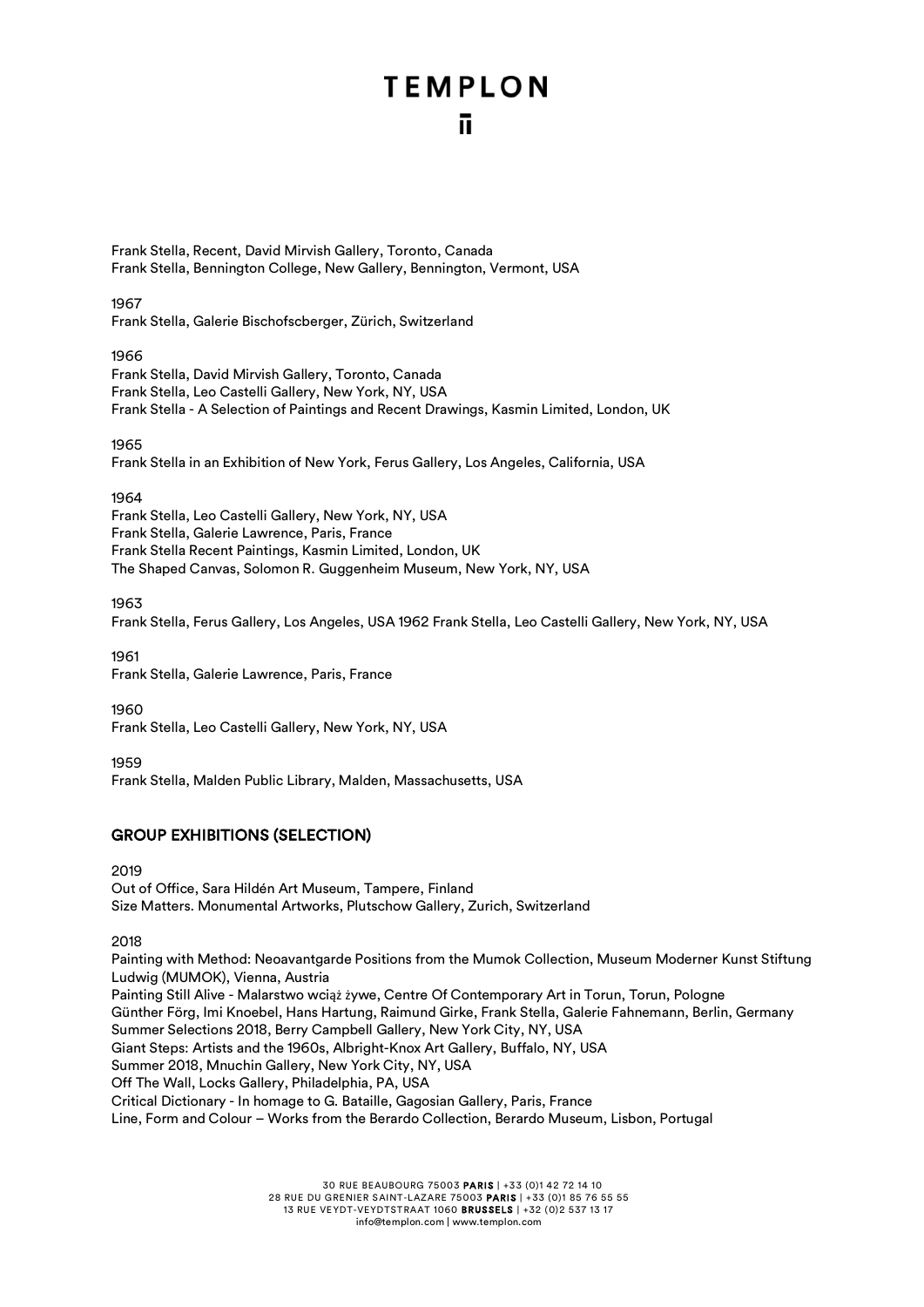Subespecies de almacén, Carreras, Múgica, Bilbao, Spain Accrochage, Michael Fuchs Galerie, Berlin, Germany Racers: Larry Poons and Frank Stella, Loretta Howard Gallery, New York City, NY, USA De Calder à Koons, Musées des Arts Décoratifs, Paris, France The Myriad Forms of Visual Art : 196 Works with 19 Themes, The National Museum of Art, Osaka, Japan Op Art in Focus, Tate Liverpool, Liverpool, UK The Vitalist Economy of Painting, Galerie Neu, Berlin, Germany Twentyfourseven – Wetterling Gallery 40 Years, Wetterling Gallery, Stockholm, Sweden Epic Abstraction, Pollock to Herrera, The Met Breuer, New York, USA

#### 2017

The Long Run, MoMa, New York, USA Monochrome : Painting in Black in White, National Gallery, London, UK Being Modern : MoMa in Paris, Fondation Louis Vuitton, Paris, France Summer Exhibition 2017, Royal Academy of Arts, London, UK Museum of Modern and Contemporary Art in Nusantra, Jakarta, Indonesia

#### 2016

Painting 2.0: Expression in the Information Age, Munok, Vienna, Austria The World Meets Here, Custot Gallery, Duai, Emirats Arabe Unis Pop, Minimal and Figurative Art : The Fisher Collection, San Francisco Museum of Modern Art, San Francisco, California, USA Shapeshifters, Luhring Augustine, New York, USA The Collection Kurt Fried, Ketterer Kunst, Berlin, Germany

#### 2015

Looking back : 45 years, John Berggruen Gallery, San Francisco, California, USA America is Hard to See, The Whitney Museum of American Art, New York, NY, USA Open Source: Art at the Eclipse of Capitalism, Max Hetzler Gallery, Paris, France Land, Air, See, Kohn Gallery, Los Angeles, California, USA Geometries On and Off the Grid: Art from 1950 to the Present, The Warehouse, Dallas, Texas, USA

#### 2014

Local History: Castellani, Judd, Stella, Dominique Levy, New York, NY, USA Love Story – The Anne and Wolfgang Titze Collection, 21er Haus, Vienna, Austria The Shaped Canvas, Revisited, Luxembourg & Dayan, New York, NY, USA Black | White, Mnuchin Gallery, New York, NY, USA

#### 2013

Resonant Minds: Abstraction, Pomona College Museum of Art, Claremont, California, USA Pictures of Nothing: Abstract Art from the Permanent Collection, The Frances Lehman Loed Art Center, Poughkeepsie, NY, USA Les aventures de la vérité, Fondation Maeght, Saint-Paul-de-Vence, France S(ch)ichtwechsel! Neue Blicke auf die Sammlung, Museum für Konkrete Kunst, Ingolstadt, Germany From Picasso to Koons: The Artist as Jeweler, Bass Museum of Art, Miami, Florida, USA

#### 2012

Word Symbol Space, The Jewish Museum of New York, New York, NY, USA Avant-Gardes – The Collection of the Triton, Kunsthal Rotterdam, Rotterdam, The Netherlands Aufbruch. Malerei und realer Raum, Kunsthalle Rostock, Rostock, Germany Mid-Twenteth Century Photography and Design, The Molesworth Gallery, Dublin, Ireland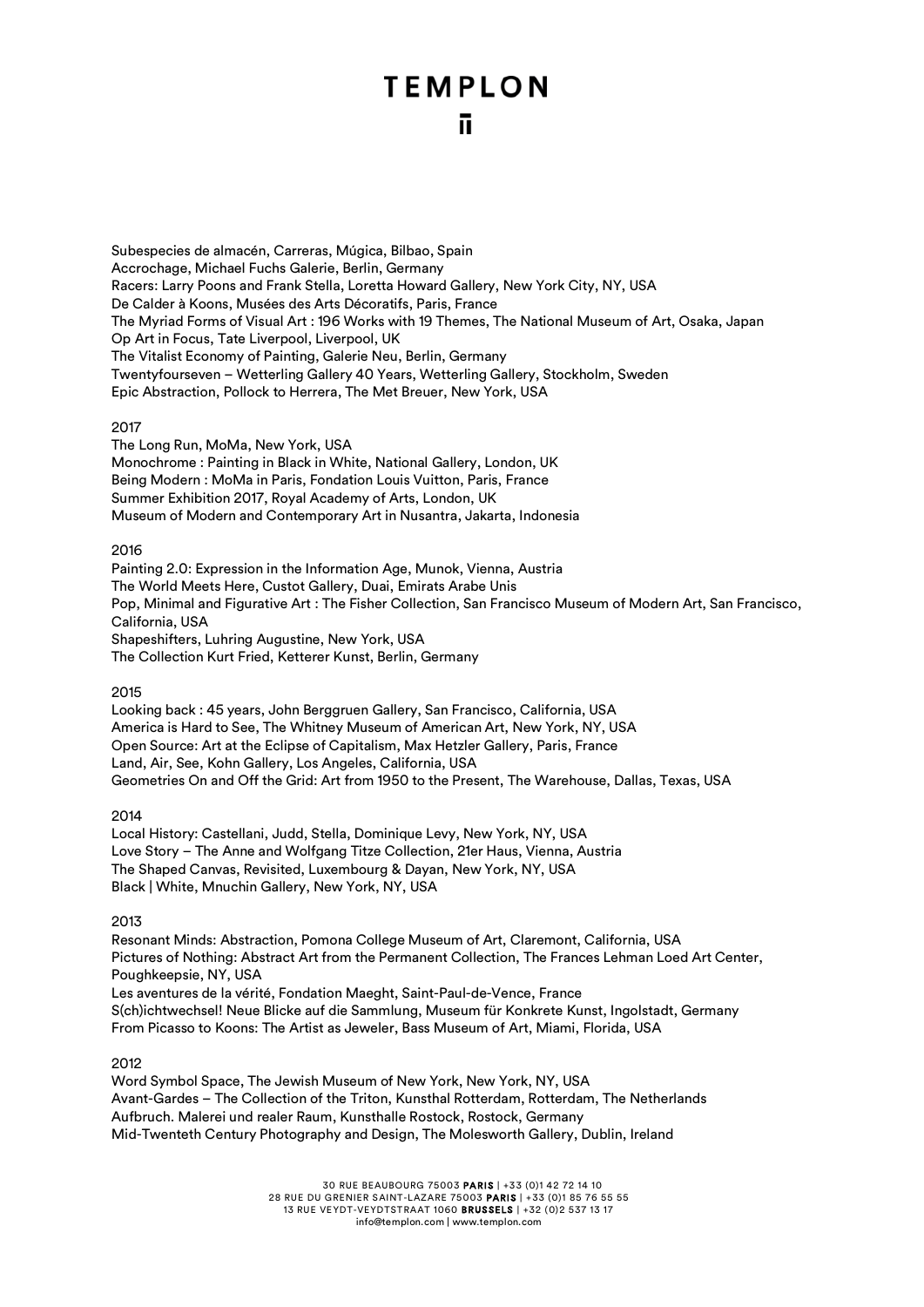Pompidou à Monaco, Grimaldi Forum Monaco, Monaco

2011

Contemporary Drawings from the Irving Stenn Jr. Collection, The Art Institute of Chicago, Chicago, Illinois, USA

The Indiscipline of Painting: International abstraction from the 1960s to now, Tate St. Ives, St. Ives, UK Hot Cold Cool, AMUM – Art Museum of The University of Memphis, Memphis, Tennessee, USA Surface Tension: Contemporary Pints from the Anderson Collection, The De Young Museum, San Fransisco, California, USA

Stella & Calatrava, the Michael Kohlaas Curtain, Neue Nationalgalerie, Berlin, Germany ; IAACC Pablo Serrano, Saragosse, Spain

Arp, Beckmann, Munch, Kirchner, Warhol … Klassiker in Bonn, Kunst – und Ausstellungshalle der Bundesrepublik Deutschland, Bonn, Germany

#### 2010

Color Fields, Deutsche Guggenheim, Berlin, Germany

Painting: Process and Expansion From the 1950s till Now, Museum Moderner Kunst Stiftung Ludwig - MUMOK, Vienna, Austria

Calder to Warhol - Introducing the Fisher Collection, San Francisco Museum of Modern Art, SFMOMA, San Francisco, California, USA

#### 2009

Robert and Jane Mayerhoff Collection, National Gallery of Art, Washington, D.C., USA Die Gegenwart der Linie, Pinakothek der Moderne, Munich, Germany Synthetic, Whitney Museum of American Art, New York, NY, USA

#### 2008

India Moderna, IVAM – Institut Valencià d'Art Modern, Valence, Spain Full House, Kiasma - Museum of Contemporary Art, Helsinki, Finland Color Chart: Reinventing Color from 1950 to today, Museum of Modern Art (MOMA), New York, NY, USA ; Tate Liverpool, Liverpool, UK

2007

Modern American Masters, Museum of Contemporary Art San Diego, San Diego, California Between the Lines, Stephane Simoens Contemporary Fine Art, Knokke-Zoute, Belgium Color as Field – American Painting, 1950-1975, Denver Art Museum, Denver, Colorado ; Smithsonian American Art Museum, Washington D.C. ; Frist Center for the Visual Arts, Nashville, Tennessee, USA Coming of Age: American Art, 1850s to 1950s, Meadows Museum, Dallas, Texas, USA ; Peggy Guggenheim Collection, Venise, Italy

Before (plus ou moins), Palais de Tokyo, Paris, France

#### 2006

Big Juicy Paintings, Miami Art Museum, Miami, Florida, USA The Persistence of Geometry, Museum of Contemporary Art (MOCA) Cleveland, Ohio, USA Le mouvement des images, Centre Pompidou - Musée National d´Art Moderne, Paris, France

2005

Contemporary Voices: Works from the UBS Art Collection, Museum of Modern Art, New York , NY, USA ; Fondation Beyeler, Riehen, Switzerland

2004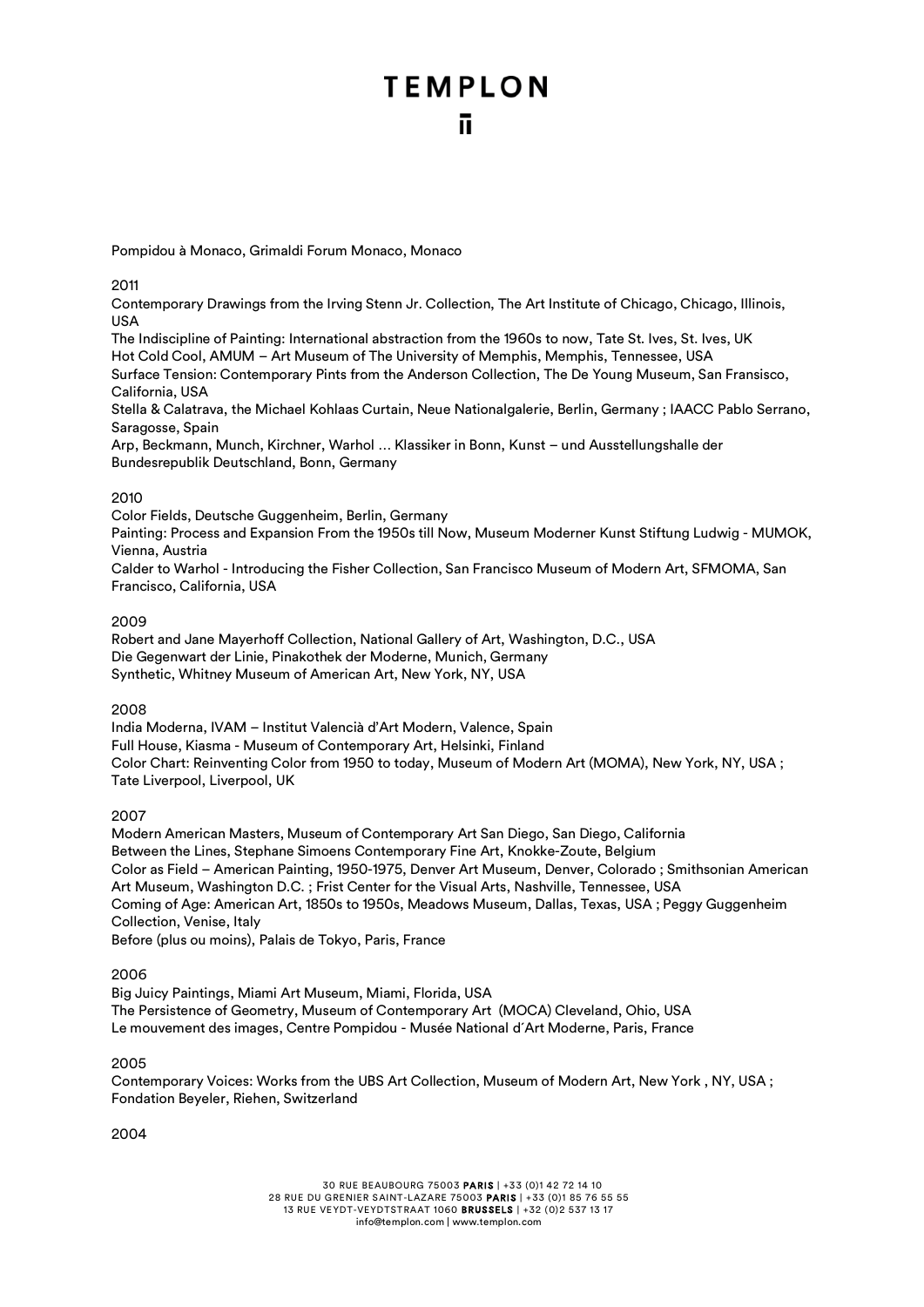Singular Forms (Sometimes Repeated) - Art from 1951 to the Present, Solomon R. Guggenheim Museum, New York, NY, USA

#### 2003

Work Ethic, The Baltimore Museum of Art, Baltimore, Maryland, USA L'union fait la force, Artiscope, Brussels, Belgium

#### 2002

The Big Americans - The Art of Collaboration, National Gallery of Australia, Canberra, Australia La culture pour vivre, Centre Pompidou – Musée national d'art moderne, Paris, France

#### 2001

Ornament und Abstraktion, Foundation Beyeler, Riehen, Switzerland G.E.L., The National Gallery of Art, Washington, D.C., USA

#### 2000

From Cubism to Minimalism - A selection of Works by World Leading Artists, Tehran Museum of Contemporary Art, Teheran, Iran

#### 1999

The American Century: Art & Culture 1900-2000, Whitney Museum of Contemporary Art, New York, USA Abstraction, Galerie Daniel Templon, Paris, France

The first view, Sammlung Essl - Kunsthaus, Klosterneuburg, Austria

L'envers du décor, Institut d'art contemporain - Villeurbanne/Rhones-Alpes, Villeurbanne, France 1998

(re) Mediation - The Digital in Contemporary American Printmaking, University of South Florida Contemporary Art Museum, Tampa, Florida, USA

#### 1994

Country Sculpture, Le Consortium, Dijon, France

#### 1993

Richard Meier e Franck Stella : arte e architettura, Palazzo delle Esposizioni, Rome, Italy

1988

Judd, Lichtenstein, Stella, Galerie Daniel Templon, Paris, France

#### 1985

Art Minimal, Musée d'art contemporain, Bordeaux, France

#### 1984

Accents Américains, Musée d'Art Contemporain de Montréal, Montréal, Canada

#### 1981

A New Spirit in Painting, Royal Academy of Arts, London, UK

#### 1980

MOMA at Brooklyn, Brooklyn Museum, New York, NY, USA

1978

10 ans Galerie Templon, Galerie Daniel Templon, Paris, France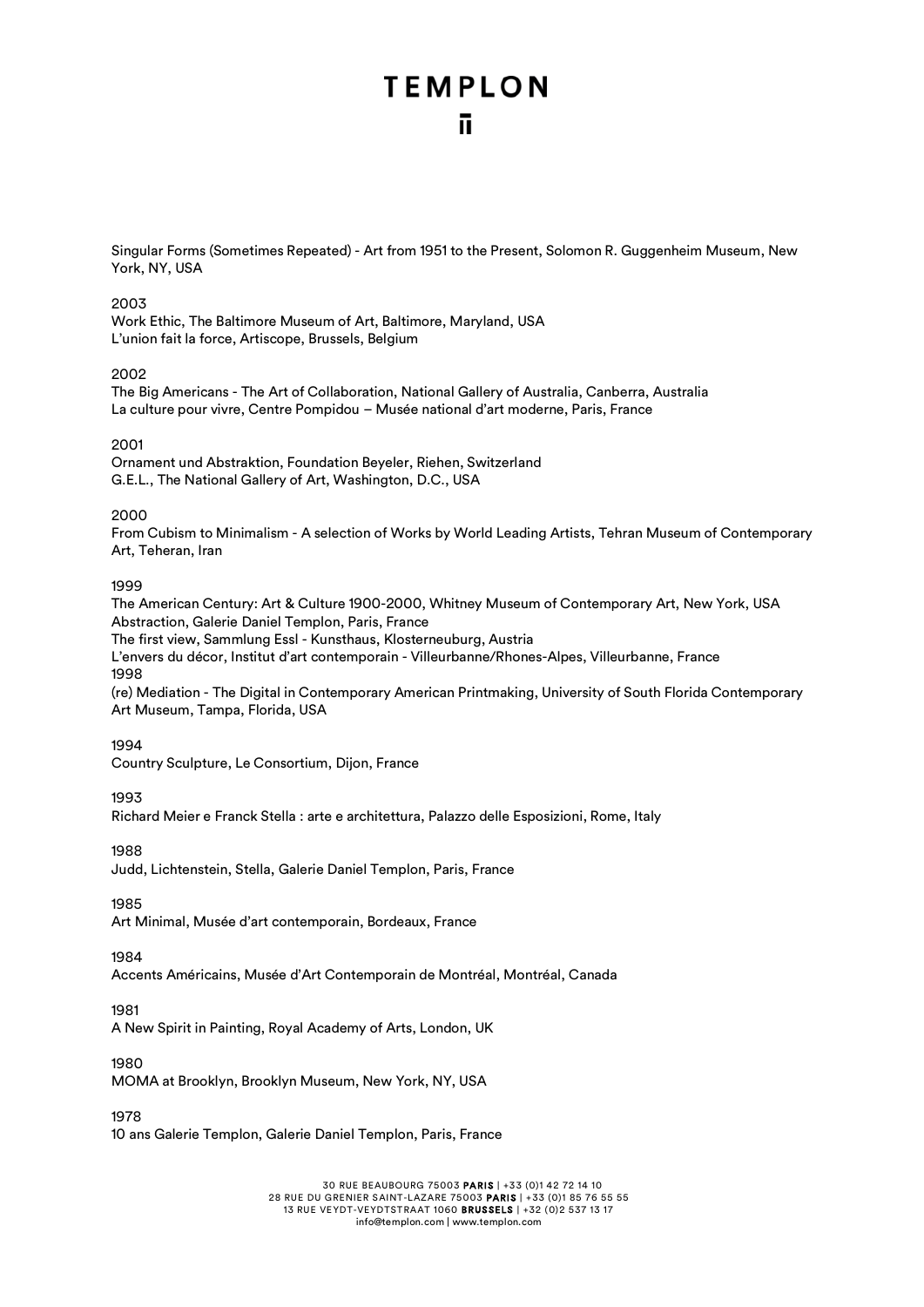1977

A view of a decade, Museum of Contemporary Art, Chicago, Illinois, USA

#### 1976

New York in Europa, Neue Nationalgalerie, Berlin, Germany Druckgrafik von Künsterlern der USA nach 1945, Kunsthalle zu Kiel, Kiel, Germany

#### 1973

Maîtres de l'abstraction: Ellsworth Kelly, Kenneth Noland, Jules Olitski, Larry Poons, Frank Stella, Galerie Daniel Templon, Paris, France

#### 1972

Works in a Series: Johns, Stella , Warhol, The Art Museum of South Texas Corpus Christi, Texas, 2tats-Unis

#### 1971

Frères Baschet, Klangskulpturen / Otto Piene – Lictplastiken / Frank Stella, LWL – Westfälisches Landesmuseum für Kunst und Kulturgeschichte Münster, Münster, Germany

#### 1970

Retrospective, Museum of Modern Art, New York, NY, USA

#### 1969

Paintings of Olitsky, Stella, and Noland, McMaster Museum of Art, Hamilton, Canada

#### 1968

Documenta 4, Cassel, Germany

#### 1965

The Responsive Eye, Museum of Modern Art, New York, NY, USA

#### 1962

Geometric Abstraction in America, Whitney Museum of American Art, New York, NY, USA

#### 1960

American abstract impressionists and imagists, Solomon R. Guggenheim Museum, New York, NY, USA

#### COLLECTIONS PUBLIQUES (SÉLECTION)

#### Germany Folkwang Museum, Essen Kunsthalle Bielefeld, Bielefeld Museum Ludwig, Cologne

Australia Art Gallery of New South Wales, Sydney National Gallery of Australia, Canberra

Canada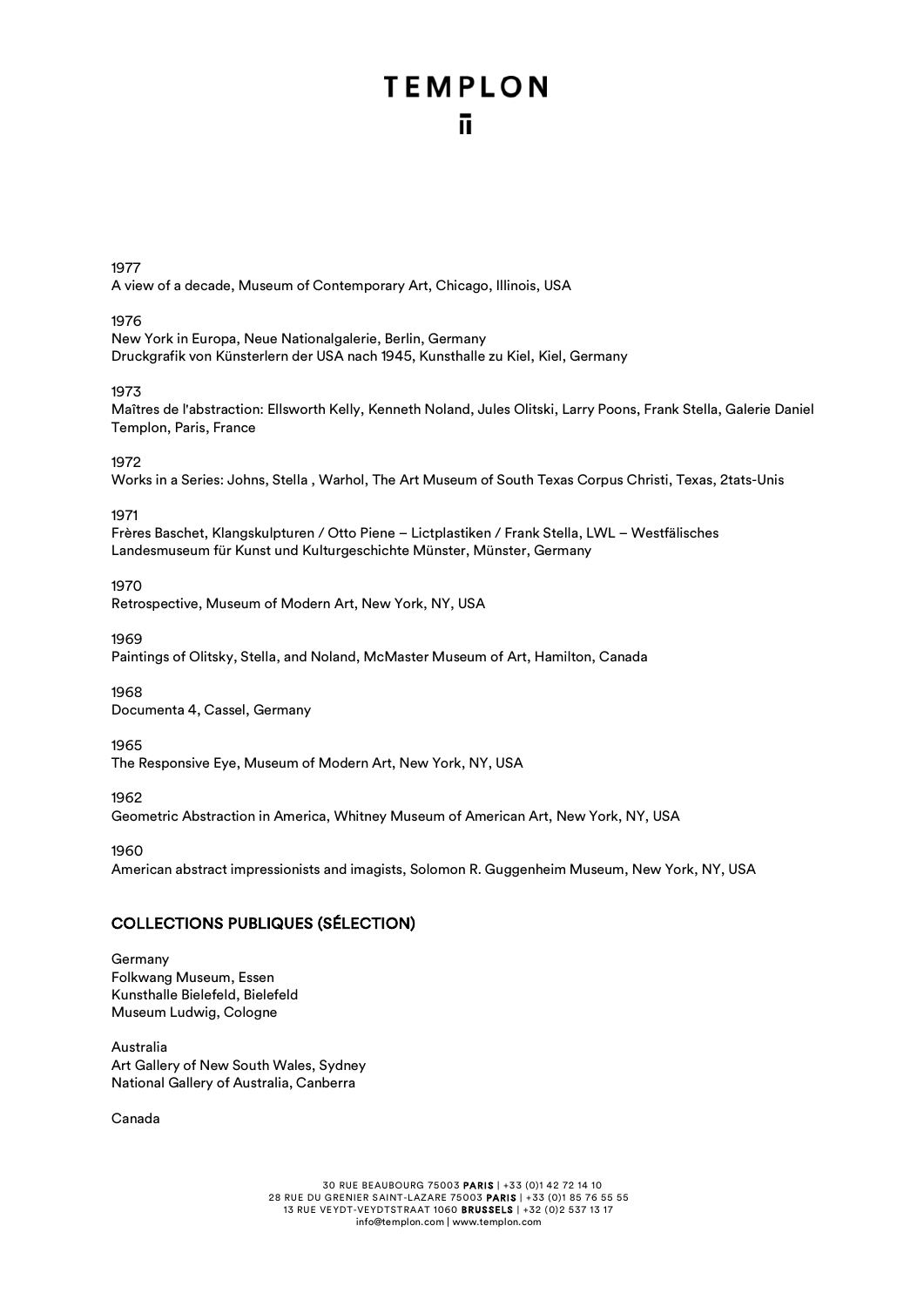MacKenzie Art Gallery, Regina Musée des Beaux-arts du Canada, Ottawa

Spain Thyssen-Bornemisza Museum, Madrid

#### USA

Addison Gallery of American Art, Andover, Massachusetts Akron Art Museum, Akron, Ohio Allen Memorial Art Museum, Oberlin, Ohio Art Intsitute of Chicago, Chicago, Illinois Brooklyn Museum, New York Cleveland Museum of Art, Cleveland, Ohio Currier Museum of Art, Manchester, New Hampshire Dallas Museum of Art, Dallas, Texas David Winton Bell Gallery, Brown University, Providence, Rhode Island Fine Arts Museums of San Francisco, San Francisco, California Harvard University Art Museums, Cambridge, Massachusetts Hirshhorn Museum and Sculpture Garden, Washington, D.C. Indianapolis Museum of Art, Indianapolis, Indiana Los Angeles County Museum of Art, Los Angeles, California Metropolitan Museum of Art, New York Mildred Lane Kemper Art Museum, St Louis, Missouri Minneapolis Institute of Arts, Minneapolis, Minnesota MOCA - Museum of Contemporary Art, Los Angeles, California Modern Art Museum of Fort Worth, Fort Worth, Texas MOMA - Museum of Modern Art, New York Museum of Fine Arts, Boston, Massachusetts Museum of Fine Arts, Houston, Texas Nasher Sculpture Center, Dallas, Texas National Gallery of Art, Washington, D.C. Nelson-Atkins Museum of Art, Kansas City, Missouri North Carolina Museum of Art, Raleigh, Caroline du Nord Norton Museum of Art, West Palm Beach, Florida Norton Simon Museum, Pasadena, California Oklahoma City Museum of Art, Oklahoma City, Oklahoma Philadelphia Museum of Art, Philadelphie, Pennsylvanie Phillips Collection, Washington, D.C. Pomona College Museum of Art, Claremont, California Princeton Universit Art Museum, Princeton, New Jersey San Antonio Museum of Art, San Antonio, Texas San Diego Museum of Art, San Diego, California SFOMA – San Francisco Museum of Modern Art, San Francisco, California Sheldon Museum of Art, Lincoln, Nebraska Smithsonian American Art Museum, Washington, D.C. Solomon R. Guggenheim Museum, New York Wadsworth Atheneum Museum of Art, Hartford, Connecticut Walker Art Center, Minneapolis, Minnesota Whitney Museum of American Art, New York, NY Wichita Art Museum, Wichita, Kansas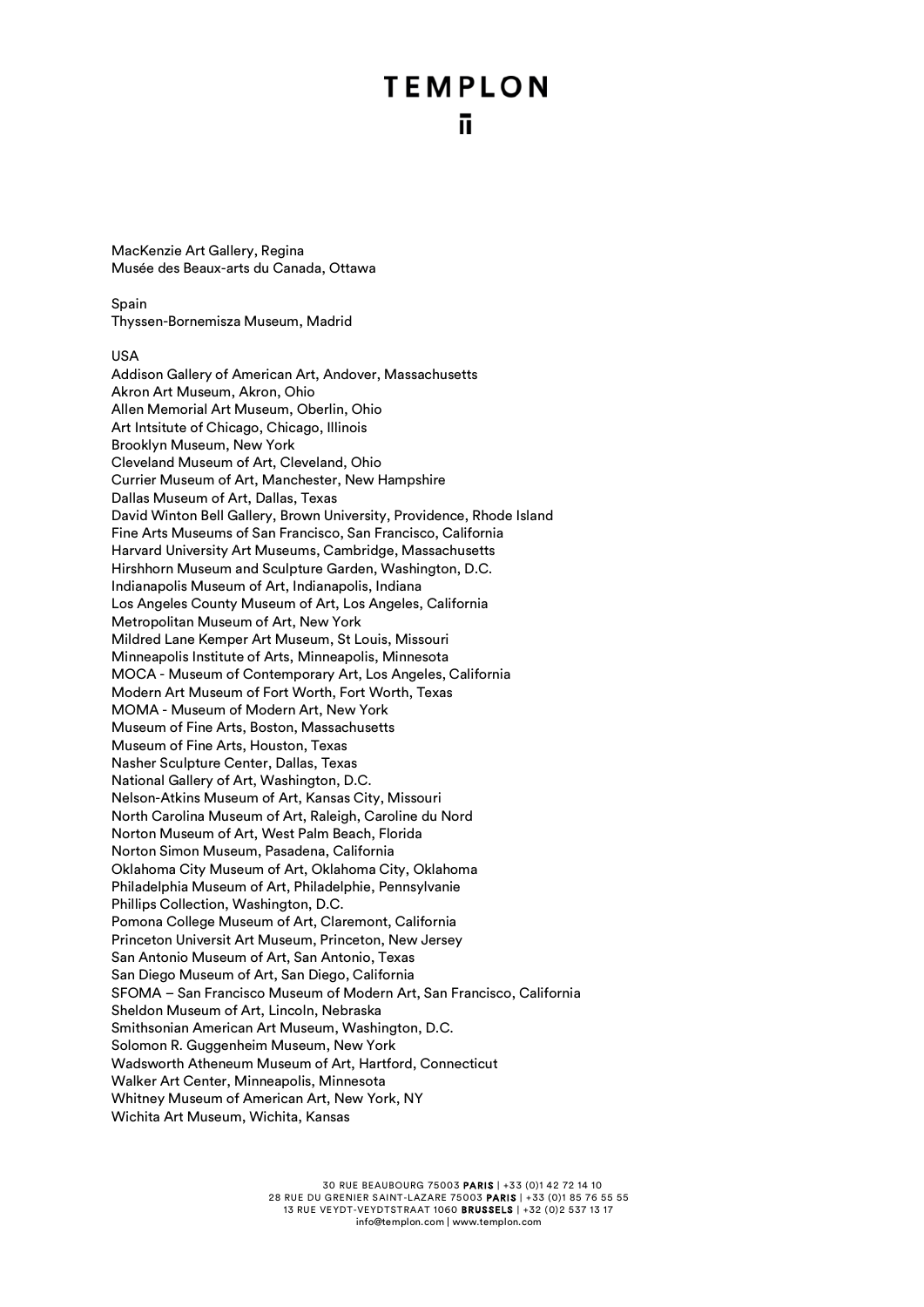## **TEMPLON** ñ.

France Centre Pompidou – Musée national d'art moderne FRAC Lorraine Musée d'art moderne et contemporain Saint-Étienne métropole, Saint-Priest-en-Jarez, France Musée de Grenoble, Grenoble, France

Hongrie Ludwig Múzeum, Budapest

Italy Peggy Guggenheim Collection, Venise, Italy

Japan Fukuoka Art Museum, Fukuoka Kawamura Memorial Museum of Art, Sakura,

The Netherlands Van Abbemuseum, Eindhoven

UK Tate Gallery, London

**Switzerland** Kunstmuseum Basel, Basel

#### PRIX

2016 Lotos Foundation Prize in the Arts and Sciences, New York, NY, USA

2015 National Artist Award, Anderson Ranch Arts Center, Aspen, Colorado, USA

2009 National Medal of Arts, United States President, Washington, D.C., USA

2001 Gold Medal, The National Arts Club, New York, NY, USA

1998

Gold Medal for Graphic Art Award, American Academy of Arts and Letters, New York, NY, USA

1992

Barnard Medal of Distinction, Columbia University, New York, NY, USA

1989

Ordre des Arts et des Lettres, Gouvernement français, Paris, France

1986